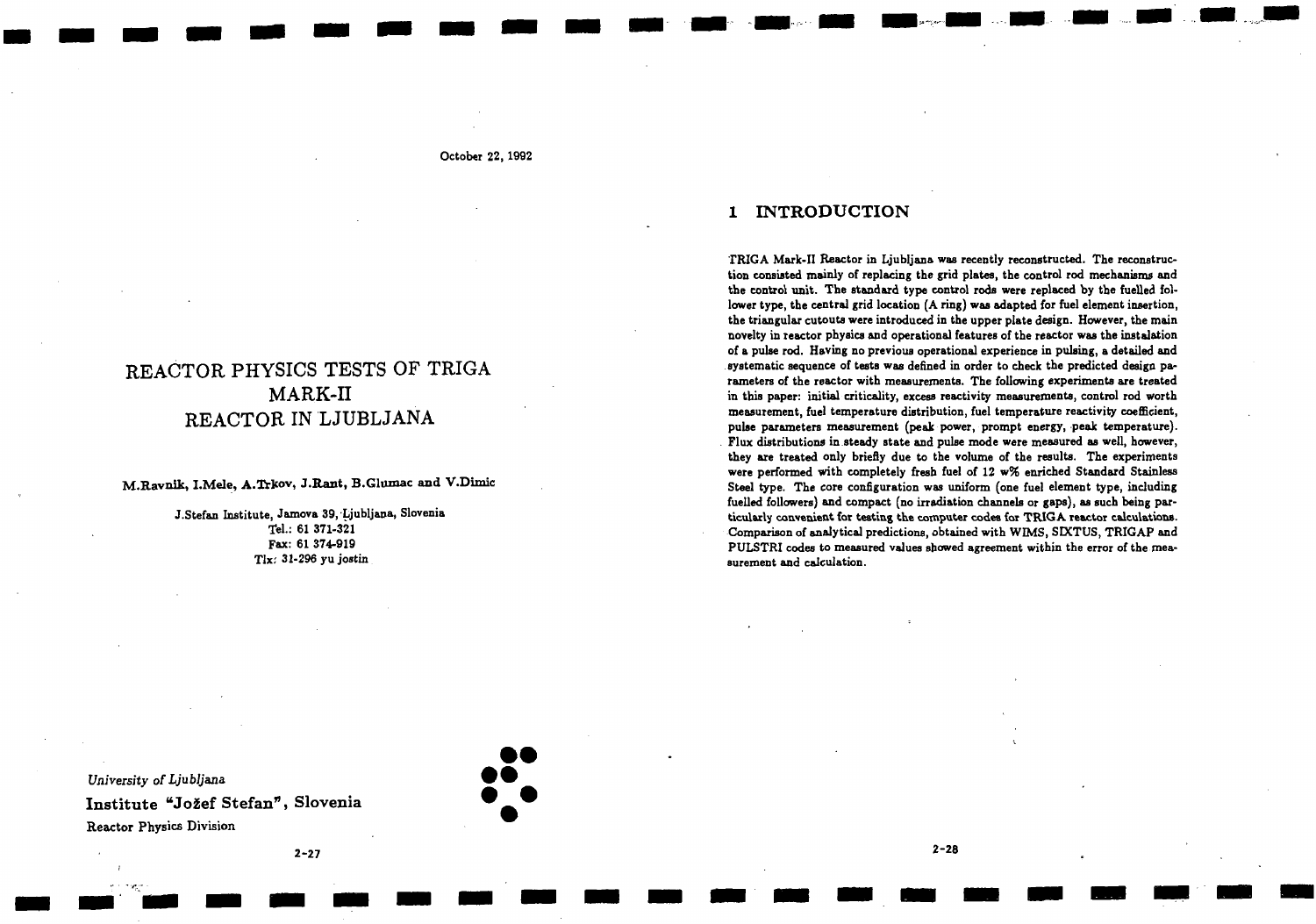## **2 STEADY STATE EXPERIMENTS**

#### **2.1 Core loading and critical experiment**

The nuclear instrumentation was tested before the experiment. Two additional BFs **detectors were installed so that three independent source range neutron signals were available for 1/M measurements. Reactivity computer was connected to the linear channel. Critical experiment was started with completely empty core except for neutron source in F-12 and control rods (fuelled followers). Fuel was loaded from the centre (A ring) to the periphery, filling all positions in a ring before proceeding to the next. According to our calculations /l / criticality was expected at approximately 40 fuel elements (including 3 fuelled followers). It was planned to insert fuel elements in E-ring into the locations near the transient rod. Criticality was closely approached (- 125 pcm) with 7 fuel elements in E-ring from E-4 to E-10 (total 43 fuel elements including fuelled followers, equivalent to 2355 g U-235). However, adding one more element would increase reactivity by more than 500 pcm and core excess reactivity would be too high to be measured directly from the period with all control rods withdrawn. In order to increase reactivity it was decided to replace fuel elements which contain less U-235 by those that contain more uranium (variations between elements are approx. 1 g U-235 according to fabrication specifications by General**  Atomics). Total weight of U-235 in the reactor, was increased by  $\approx 10$  g, at least **according to the documentation from where the data were taken. However, an**  increase in reactivity was not observed,  $\rho = -135$  pcm was measured.

**Another effect was sought to increase reactivity to criticality without adding more fuel elements. It was decided to reshuffle all 7 fuel elements in E-ring from locations near transient rod to the opposite side (core no. 133, Fig. 1). It was expected that the flux distribution would be shifted and the importance of transient rod air follower would become smaller resulting in an increase of reactivity. Excess reactivity of** *a* **200 pcm was measured after reshuffling, confirming our assumptions and meeting acceptance criteria (compact core, less than 3 \$ excess reactivity) as well as review criteria (excess reactivity between 10 - 200 pcm) for the test.** 

#### **2.2** Flux range determination for tests at zero power

**The purpose of this test was to determine flux level on log and linear channel above which temperature feedback effects would be observed. Linear channel reading was taken from the amplifier which is part of the reactivity computer system. Flux was allowed to increase with a constant period of about 100 s from approx. 6 pA**  (subcritical) to approx.  $0.4 \mu A$  where nuclear heating was observed from drop in **reactivity and from the shape of the trace of the log channel signal. 1-20 nA range**  **was selected for zero power tests. Later results of thermal calibration experiment**  showed that 0.4  $\mu$ A corresponded to approx. 0.36 kW thermal power.



**Fig. 1:** Core no.133 (266 pcm excess reactivity,  $T_w = T_r = 22.5^{\circ}C$ )

#### 2.3 Digital reactivity meter checkout

**The purpose of this test was to check proper functioning of the digital reactivity meter (DRM) by comparing reactivity, measured by DRM, to reactivity measured by the doubling-time method. Three different step reactivity changes were measured ( » 30, 70 and 80 pcm), maximal relative difference between DRM and doublingtime result was 2.6** *%* **(or .8 pcm absolute). No overshoots, undershoots or drifts in DRM reactivity signal were observed, indicating perfect functioning of DRM as well as extremely good experimental conditions (stable temperature, no xenon, small gamma background). Acceptance criteria (15** *%* **maximal and 10** *%* **average error) were easily met.** 

**2-30** 

 $\sim$   $\sim$ 

- iM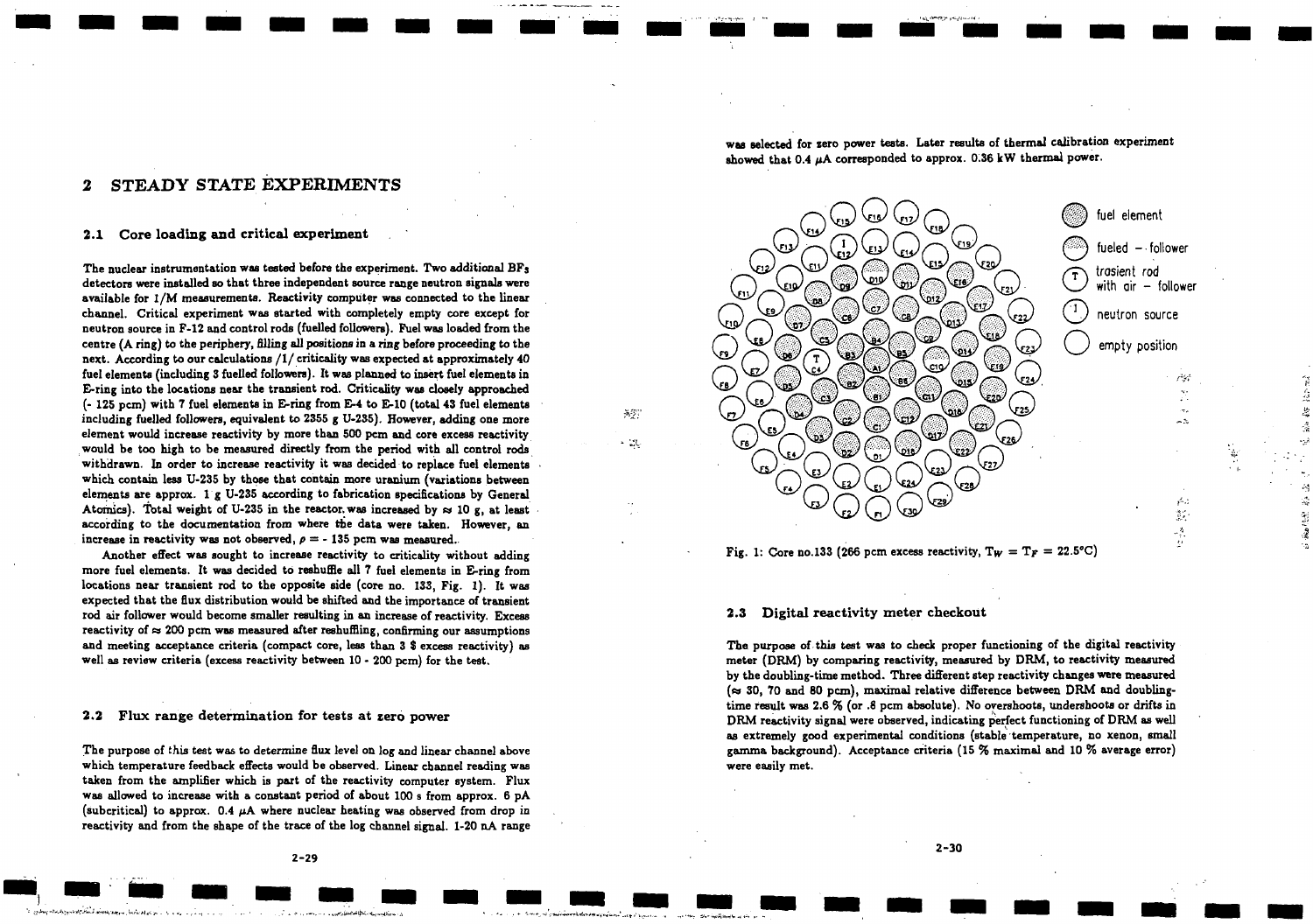**2.4 Control rod worth measurements** 

**Control rod worths were measured for all rods: regulating (R), compensating (C), transient (T) and safety (S). Rod insertion method was applied. Each rod was measured in the following way:** 

- **Reactor was made approximately critical, all rods were withdrawn except one, compensating the excess reactivity. Safety rod was used to compensate excess reactivity (at » 300 steps), except when its own worth was measured. In this case the excess reactivity was compensated simultaneously by-regulating and compensating rod, both at 330 steps. Both rods were used to preserve flux symmetry as it was evident already from critical experiment that fuel element and control rod worths depend significantly on radial flux perturbations.**
- **Neutron Sux signal storage was initiated on a disc file of the DRM system. Measured rod was moved from its completely withdrawn to completely inserted**  position with normal speed ( $\approx 4$  min regulating and  $\approx 1$  min. any other rod). **Start and end of travel were labelled on the disc file.**
- **After approx. 30 sec. with reactor deeply subcritical, the control rod was withdrawn with normal speed. Criticality was restored and data storage terminated.**
- **Differential and integral rod worth was calculated off-line from the flux signal using inverse point kinetics equation with source term (for detailed description of the method see ref. /2/). Results of the measurement are presented in Table I.**

**Table I: Control rod worths measured by rod insertion method, core 133** 

| Rod          | Worth $[\% \triangle \rho]$ |
|--------------|-----------------------------|
| regulating   | 1.9                         |
| compensating | 1.5                         |
| safety       | 5.4                         |
| transient    | 1.9                         |
| Total:       | 10.7                        |

The sum of regulating, compensating and safety rod is 8.8  $\%\triangle\rho$  or 12.6 \$. This **value significantly exceeds acceptance criterion (4 \$) which is set with respect to alowed excess reactivity and required shutdown margin. It may be noted that the requirement is met even takiug into account safety rod only. However, considering the results from reactor physics aspect, the following conclusions must be respected:**  **- Due to the symmetry of the core (See Fig. 1) and the same physical design of regulating and compensating rod their values should be very similar. Difference**  of  $.4\%$  $\triangle$ a is observed.

**It may be attributed to the experimental error, unexpected asymmetry in the flux distribution in the core, or the inherent inaccuracy of the rod insertion method, as applied in this particular case. The first possibility was eliminated by repeating the measurement several times. Any strong asymmetry in the flux distribution could also be ruled out in view of the flux map results. The effect of the neutron source has also been considered by repeating the measurement with the source moved to the symmetric location B-7. Furthermore, the subsequent rod worth measurements by the rod-swap method give similar values for the regulating and the compensating rod. The reason for the discrepancy must therefore be sought in the rod insertion method itself.** 

**The rod insertion method is based on the point kinetics equations. It requires that the measured neutron signal is representative of the integral of the neutron flux. Since the flux signal is measured by an ionization chambers outside reactor core, this may not be a good assumption, particularly when the neutron flux distribution is significantly distorted. This effect is very strong in the case of the regulating rod which enters the core relatively closely the neutron detector connected to DRM, and less for the other rods. The Sux redistribution effect**  is well known from the measurements at the Krško NPP. There the problem **has been avoided by correcting the measured flux for the redistribution effect. The flux correction parameters require 2D adjoint transport calculation results which were not available for the TRIGA core. Therefore the control rod worth measurements presented do not include any corrections due to flux redistribution effects, what is reflected quite strongly in the large difference between the measured regulating and compensating rod worth by the rod insertion method.** 

- **Physical design of all three control rods is the same. However, safety rod worth**  is  $\approx$  3 times greater than, e.g., compensating rod worth. Reason for such **difference is the small importance of regulating and compensating rod positions at the periphery of the core, which itself is also very small. The results per se are not very surprising but indicate, that the rod worth may change also by a factor of two in other core configurations and that control rod worth measurements must be performed after every change in core configuration.**
- **Transient rod worth is relatively small (1.9** *%* **or 2.7 \$) because the flux distribution is shifted towards fuel elements in the E ring.**

**Summarizing the last two conclusions it was decided to add new fuel elements for increasing excess reactivity to 3 \$ in E ring symmetrically near regulating and compensating rod and to reshuffle the rest of fuel elements in E ring (see core 134).**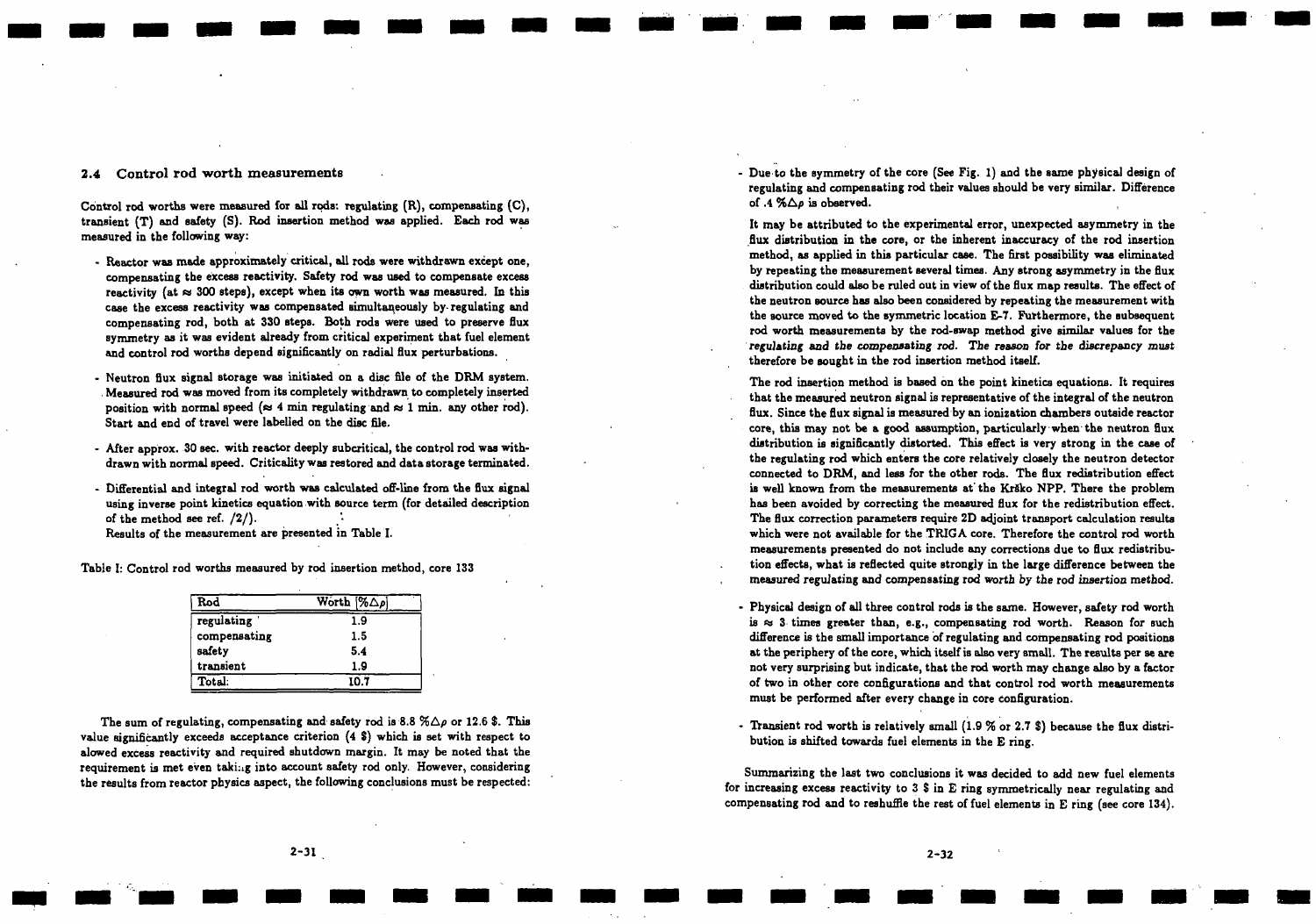#### **2.5 Excess reactivity measurement**

**Excess reactivity was measured directly from reactor period at all control rods with**drawn. Excess reactivity  $\rho = 266$  pcm was measured for core no. 133. The influence **of the source on reactivity was investigated. Removing of the source from E-12 increased excess reactivity of the core no. 133 by 44 pcm. This was measured by withdrawing the source from approx. critical reactor (excess reactivity was compensated by safety rod) using reactivity computer. The effect of the source on reactivity was expected since it had also been observed in the previous cores (before reconstruction). Negative effect of the source on reactivity is a result of reduced moderation as it displaces water. To investigate the symmetry of the core we inserted the source**  alse in E-2, which is the "mirror" location of E-12 in the core 133. Excess reactivity **was not changed. To achieve complete symmetry of the core, the source was finely inserted into E-7. Excess reactivity of such configuration (133 A) was increased by 11 pcm. Results of the measurement are summarized in Table II.** 

**Table II: Excess reactivity of the core 133 with neutron source at different**   $\text{locations, } \text{T}w = \text{T}_F = 22.5^{\circ}\text{C}$ 

| Source location | Safety rod location | pcm<br>ρ |
|-----------------|---------------------|----------|
| $E-12$          | out                 | 266      |
| E-12            | 302                 | 6        |
| out             | 302                 | 50       |
| $E-2$           | 302.                | 6        |
| F-7             | 302                 | 17       |

ting gay ot S

#### 2.6 Thermal power calibration

**The purpose of this measurement was to calibrate thermal power of the reactor for flux measurements in the next step. The flux measurement was performed at 1 - 2 kW so the calibration need not be very accurate. Water temperature was taken from**  the tank water temperature channel. It was measured for  $\approx 2$  h, increase of  $\approx 2^{\circ}C$ **was observed, the temperature curve was linear. Thermal power of the reactor at which calibration was performed, was 28 kW. Linear channel signal was calibrated**  to 1.1  $\mu$ A/kW. Accuracy of the measurement is estimated to be  $\approx \pm 10$  %.

**2.7 Flu x distribution measurements, core no . 133 A** 

**The purpose of this measurement was experimental verification of flux and power peaking factors which were calculated for pulse analysis. Radial and axial flux dis-**

**2-33** 

**tributions were measured using copper wires, gold and indium foils. Cadmium ratio was measured in some points as well. Copper was used for relative flux distribution measurements, while gold and indium (with or without Cd cover) were used for absolute thermal and epithermal flux determination. From the aspect of this report only relative power distributions are important. Copper samples fixed to aluminium probes were inserted into the holes in the upper plate which were provided for flux measurements. The locations of the holes allow measuring of two diametral distributions: first array of holes crosses transient and safety rod (array A), second array is 60° rotated with respect to the first one and does not cross control rod position (array B). Both arrays were used (see Fig. 1). Flux was measured approximately at the half-height of the active part of the fuel (8 cm long wires). At 8 locations Cu wire covered almost the entire height of the fuel elements to measure also the axial distribution (50 cm long wires). Irradiation was performed at 1 kW (array A) and at 2 kW (array B). Irradiation time was 1000 s in both cases. Excess reactivity was compensated by regulating and compensating rods. Each wire was cut in 2 cm long samples which were measured using Ge-Li spectrometer. Relative axial flux, distributions averaged over all full length samples is presented in Fig. 2. Relative***,.*  **radial flux distribution over the core midplane is presented in Fig. 3.** 



Fig. 2: Average axial relative flux distributions, core  $133A \approx 1$  kW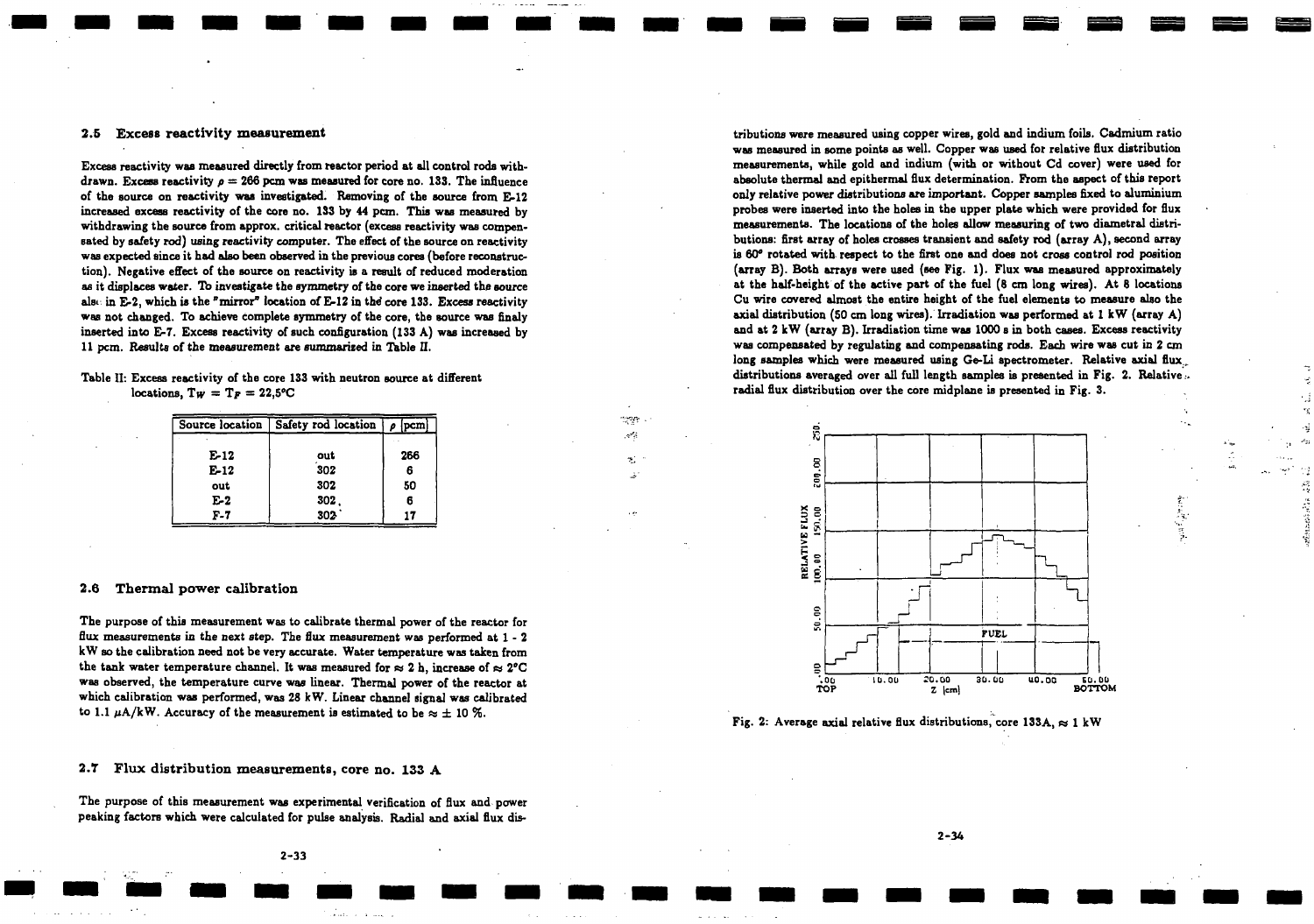

Fig. 3: Relative radial flux distribution, core 133A,  $\approx$  1 kW, circles array A, squares **• array B** 

**The flux peaking factors calculated from distributions in Figs. 5 and 6 are presented in Table III. together with our predicted power peaking factors /l/ .** 

Table III. Comparison of meaured flux peaking factors (core no. 133A,  $\approx$ 1 **kW) to power peaking factors from SAR** 

|        |             | meas. flux peaking fact.   calculated power peaking factor |
|--------|-------------|------------------------------------------------------------|
| radial | 1.45        | 1.39                                                       |
|        | (in A ring) | (in B ring)                                                |
| axial  | 1.31        | 1.25                                                       |

**The agreement between predicted and measured data is within error interval of the measurement (statistical error < 5%) and calculation (± 10** *%).* **However, comparing the results the following effects must be taken into account:** 

**- our previous experience shows that the flux distributions measured with copper as activation detector are superposition of thermal (80 %) and epithermal (20%) flux distributions due to relatively significant absorbtion cross-section of copper in the resonance region. Fast and epithermal flux radial distributions are more "peaked" than thermal. For this reason measured flux peaking factors are**  **higher than power peaking factors which axe proportional to thermal flux (fast fission in U-235 is negligible);** 

**flux is measured in water at locations between fuel elements. It is only roughly proportional to the flux in the fuel elements which is, however, proportional to the power distribution. Thermal flux at measuring locations depends on the size of the water gaps between fuel elements. Particularly large difference is between water gaps (cooling channels) near A and all others. During this experiment flux was not measured at the positions between rings A and B (mainly due to technical problems since the measuring holes in the grid plate between A and B are much smaller than the others and special probes had to be provided). The flux value at the centre of the core from which the peaking factor is calculated was not measured but only extrapolated from other measured points. Later measurements of the fuel element reactivity worth and flux distributions indicate that measured flux in ring A presented in Fig. 3 is overestimated and that actual power of the element at the centre is lower.** 

#### **2.8 Increasing of excess reactivity**

**The purpose of this step was to increase excess reactivity of the core by adding fuel elements in E-ring. First, all elements in E-ring were reshuffled to the locations near control and regulating rods and then 5 new elements were added to form approximately symmetrical loading pattern (A, B, C, D all positions filled, E: 3, 2, 1, 24, 23, 22, 10, 11, 12, 13, 14, 15). Such configuration (core no, 134) was selected also to fill empty positions in triangular cutouts to provide stability of the fuel elements**  for power operation and pulsing. Excess reactivity  $\rho = 2.7$  \$ was measured using **safety rod calibration curve.** 

#### **2.9 Control rod worth** *measurement*

**Control rod worths were measured again because the core configuration no. 134 was significantly different from the previous one (no. 133) for which the rod worths had been measured before. Both rod insertion and rod-swap method were used for all rods. Due to excess reactivity limitation, only 3 \$ worth of each rod was measured by swapping, while the rest had to be measured by insertion method. Results are presented in Table IV.**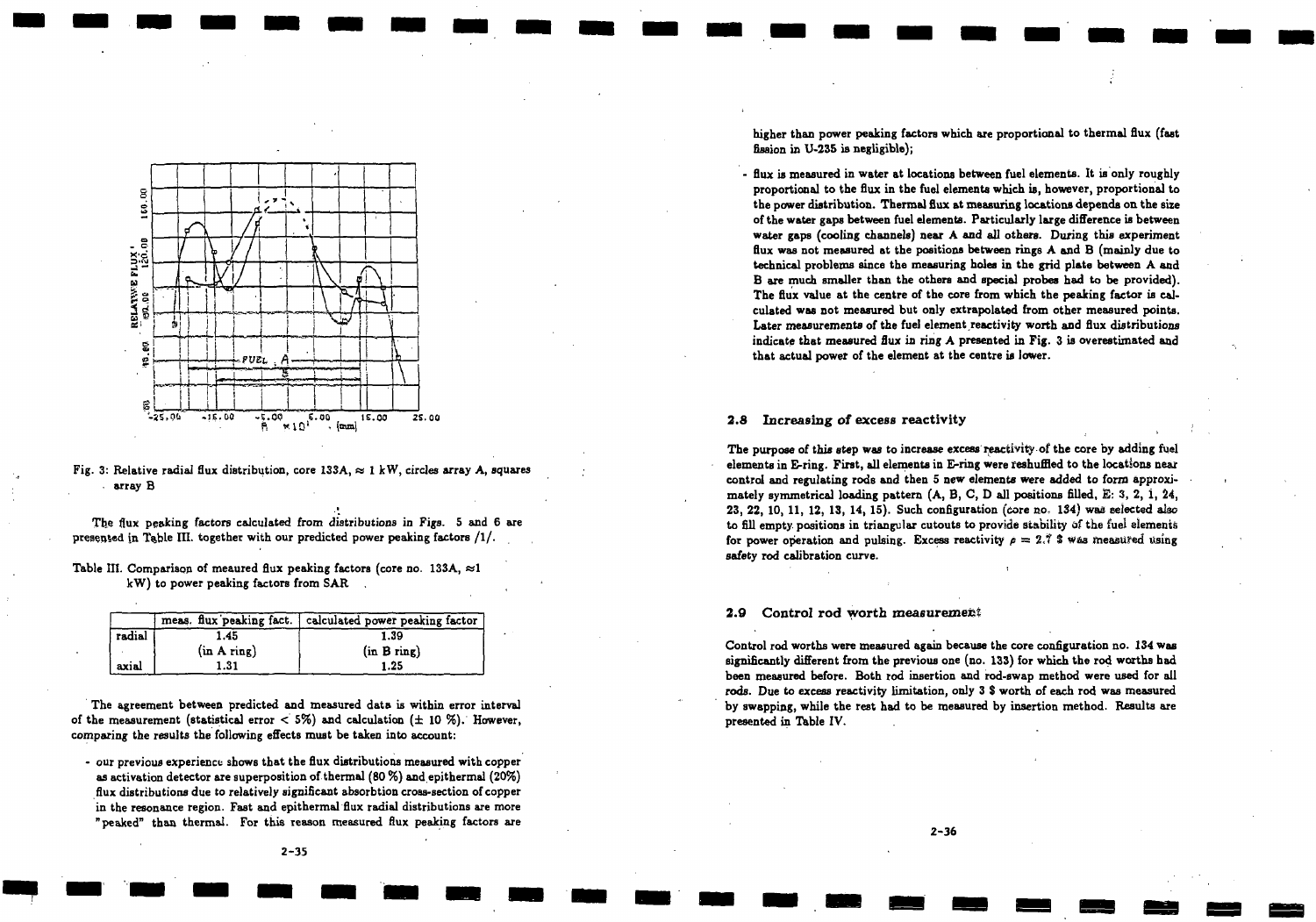|                 | rod worth pcm |          |
|-----------------|---------------|----------|
| <b>Core 133</b> | rod insertion | rod swap |
| R               | 1928          |          |
| C               | 1539          |          |
| S               | 5449          |          |
| T               | 1918          |          |
| Core 134        |               |          |
| R               | 3227          | 2551     |
| С               | 2290          | 2429     |
| S               | 3591          | 3430     |
| т               | 2476          | 2262     |

Table IV: Worth of control rods in core 134 measured by rod insertion and rod swap method, compared to core 133

Regulating rod was measured by swapping compensating rod and vice versa. Transient rod was measured by swapping safety rod and vice versa.

The same conclusions can be made as in the first rod worth measurement, particularly for the rod insertion measurement. Rod swap results seem more consistent, at least R and C rod worths are almost equal. However, the rod worths in this case significantly depend on the choice of the rod used for compensation. This is evident if we compare excess reactivity values measured by different rods (Table V).

Table V: Core 134 excess reactivity estimated from control rod critical positions and corresponding calibration curves of the regulating (R), compensating (C), safety (S) and transient (T) control rods

|               | <b>Excess reactivity</b> |      |             | Deviation from average [%] |      |
|---------------|--------------------------|------|-------------|----------------------------|------|
|               | Average [pcm]            |      |             |                            |      |
| Rod Swap      | (RCST)                   | 2022 | $+6$        | $-3$                       |      |
| Rod Insertion | (CST)                    |      | $1935$ + 29 |                            | $+4$ |
|               |                          |      |             |                            |      |

The statistical error in the control rod worth measurement by the rod swap method is small  $(< 5\%)$  but the physical interpretation of the measurement is difficult because during the measurement of a particular control rod worth the reference core configuration is changing, since for every move of the measured control rod, another control rod has to be repositioned to compensate the change in reactivity. This control rod interference effect is reflected in the different estimates of excess reactivity from the critical control rod positions presented in Table V. The effect is

well known for power reactors, but it is larger than expected for the small TRIGA core. Note the large discrepancy in the excess reactivity estimated from the calibration curve of the regulating rod which enters the core very close to the detector. It is caused by the flux redistribution effect which is not compensated for.

Note also that the differential control rod worth measured by the rod swap method is practically exact when the reactor is operated with a control rod configuration, similar to the one used in the rod swap measurement. However, for estimating the shut down margin it is not strictly correct.

#### 2.10 Fuel element reactivity worth in different rings

The reactivity worth of fuel elements in different rings was measured in core 134. Fuel element reactivity worth was measured *horn* the difference in the regulating rod critical position (rod swap curve) before and after the fuel element was withdrawn from the core. As all elements were fresh and presumably identical, the worths were measured by withdrawing different elements from selected locations in different  $\sim$ rings. Only in case of A and B ring, the same element was used in both rings as : initial results suggested differences between fuel elements. However, the exchange of the elements showed identical results at the same location proving that the design differences between the elements were negligible. Results are presented in Table VI.

Surprisingly, the fuel element reactivity worth in A ring is lower than in B and even C. This can not be explained by the error of the measurement  $(\approx \pm .1 \text{ } \text{*})$  because the measurement was repeated several times and with different fuel elements. The  $\phi$ only explanation is that the flux and its importance are lower at the centre than in the outer rings since the unit cell is smaller (contains less water). This is evident from the geometry of the core. The flux depression in A was confirmed also by flux measurements. The consequence of the flux depression is lower power in A ring and also smaller power peaking factor. A good indication for the flux distribution and for the peaking factor is the normalised fuel element reactivity worth distribution given in the second column of Table VI.

It may be concluded that power peaking occurs in the B ring. The value 1.40 and location of the peaking are in agreement with other measured and predicted power distributions. It is also important to note that reduced power in A compensates worse cooling of the central element, as can be seen from fuel temperature distribution measurements.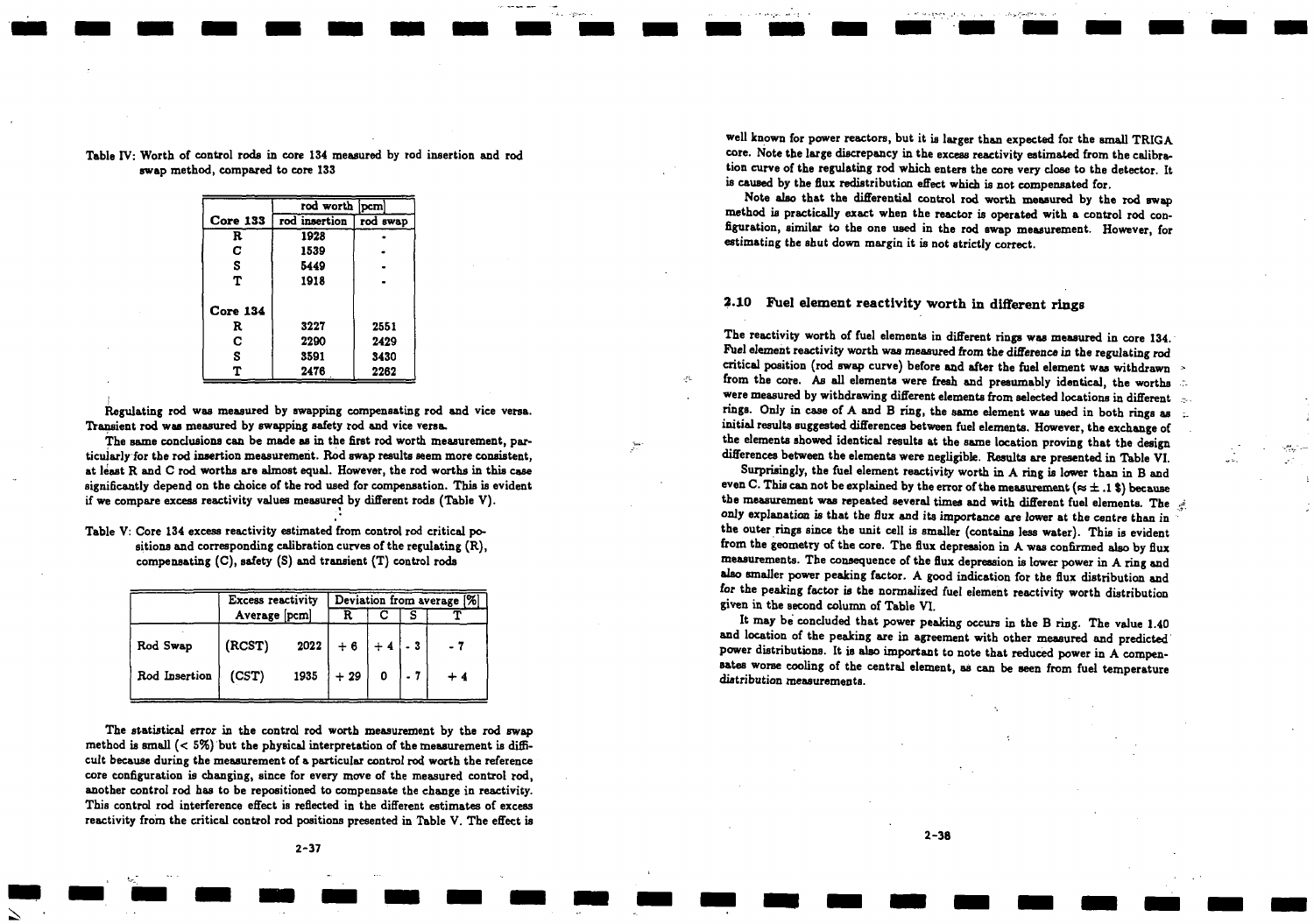|  |  |  |  |  |  | Table VI: Fuel element worth in different rings |  |
|--|--|--|--|--|--|-------------------------------------------------|--|
|--|--|--|--|--|--|-------------------------------------------------|--|

| Position       | \$ا م | average<br>p |
|----------------|-------|--------------|
| ${\bf A1}$     | 1.3   | 1.15         |
| B <sub>2</sub> | 1.5   |              |
| B3             | 1.6   | 1.40         |
| B4             | 1.7   |              |
| B <sub>5</sub> | 1.7   |              |
| CВ             | 1.5   | 1.30         |
| D11            | 1.05  |              |
| D13            | 1.05  | .90          |
| E14            | .75   | .65          |
| average        | 1.15  |              |

#### 2.11 Thermal power calibration

Thermal power calibration of the core No.134 was performed. Water temperature was recorded on-line from 2 independent thermocuples, one at the top of the tank and one above the core. Periodically also water samples were measured as well. The purpose of the redundant measurements was to estimate the influence of temperature distribution on power calibration. However, all three independent messurements at different locations in the tank showed the same temperature increase and gave practically the same calibration results. Considering other inaccuracies (e.g. thermal capacity constant), the error of  $\pm$  10 % was estimated for thermal calibration method which is in use at our TRIGA reactor.

#### 2.12 Void coefficient measurement

The purpose of this measurement was to show that the void coefficient was negative anywhere in the core. It was measured using Al probes which are normally used for flux measurements.  $\Delta\rho$  was measured by reactivity computer. Values between - 400 pcm */(%* void) near B ring and - 100 pcm/(% void) near E ring were measured.

#### 2.13 Fuel temperature coefficient measurement

Fuel temperature coefficient  $\alpha$ , was measured by measuring fuel temperature increase after withdrawing regulating rod by  $\approx$  50 pcm (all other rods withdrawn

2-39

completely). Reactivity change was measured directly by reactivity computer and from the regulating rod position. Due to relatively small differences in rod position, a rather inaccurate rod position indication  $(\pm 1$  or 2 steps) and an inappropriate regulating rod calibration curve (i.e., the calibration curve should correspond to all other rods withdrawn, but the only available was the rod-swap curve since the rod insertion curve is inaccurate for the regulating rod), the  $\Delta\rho$  measurements from the rod position were not reliable.  $\Delta\rho$  readings from reactivity meter exhibited significantly better accuracy, at least for small temperatures. Fuel temperature was measured in A and B ring. Like  $\Delta \rho$ , also  $\Delta T$  readings became very inaccurate above  $\approx 100^{\circ}$ C, resulting in an error on  $\alpha$ , of up to  $\approx 200\%$ . Below 100°C the error is estimated to be  $\approx \pm 10\%$ . The  $\alpha$ , measured from  $\Delta \rho$  and temperature in ring A or B ( $T_A$  or  $T_B$ ) was transformed to the  $\alpha_f$  of the reactor on average by transforming  $T_A$  or  $T_B$  into average fuel temperature  $\overline{T}$  and using the formula:

$$
\alpha_f(\overline{T}) = \gamma_s \beta_r \alpha_f(T_r), \qquad r = A, B
$$

where

$$
\gamma_r = \frac{T_r - T_o}{\overline{T} - T_s}, \qquad T_o = 22.5^{\circ}C \tag{1}
$$

*1"* is the ratio between the temperature at the axial location of the thermocouple and the axial average temperature, taking into account that the temperature is measured at the axial maximum and not at the average position.  $\gamma$ . was estimated from the axial power distribution,  $\gamma_s = 1.25$ .  $\beta_s$  is a correction for the radial temperature distribution in the core. It was calculated from the measurements of fuel temperature in different rings in Fig. 6.  $T_A$ ,  $T_B$  and  $\overline{T}$  as functions of reactor power are presented in Fig. 4.  $\alpha_i$  (T<sub>A</sub>),  $\alpha_i$  (T<sub>B</sub>) and  $\alpha_i$  (T) are presented in Fig.5. We see that at low temperature  $\alpha_f$  (T) is  $\approx$  -6 pcm/°C and grows to  $\approx$  -10 pcm/°C at 100°C. Our calculations are in very good agreement at low temperature (-6 pcm/° at 20°C), but seem to be uderestimated at higher temperature  $(-7.5^{\circ}C \text{ at } 100^{\circ}C)$ . With respect to the pulse analysis this is conservative, i.e., smaller pulses may be expected at the same pulse reactivity.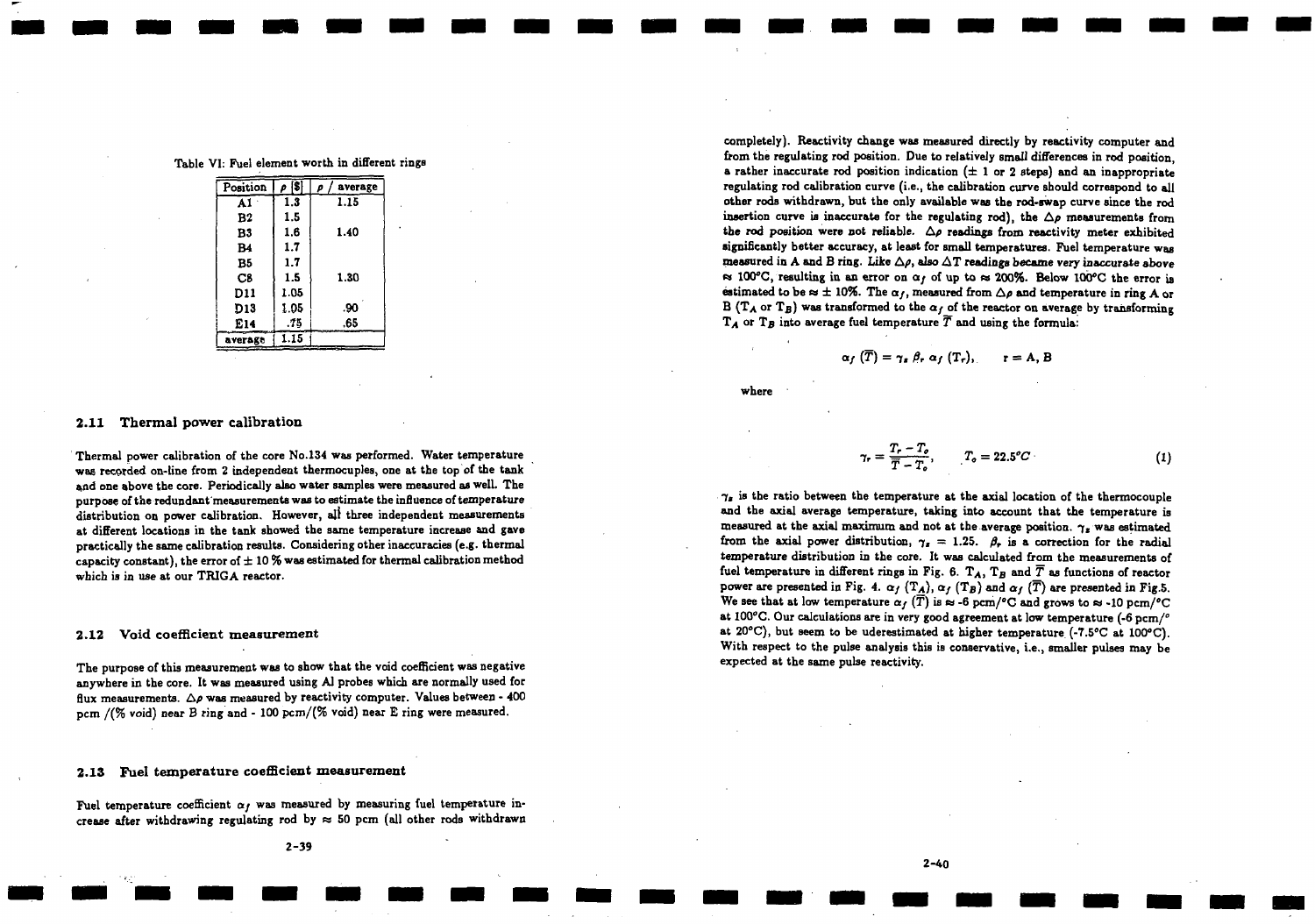

Fig. 4: Fuel temperature in rings A and B as a function of reactor power  $(T_A \text{ and } T_B)$  and core average temperature  $(\overline{T})$ 

Power coefficient and power defect were measured as well. Relatively high power defect was measured (1.8 \$ at 250 kW) due to relatively large specific power and consequently high fuel temperature, which both result from a smaller number of fuel elements in the core.



Fig.5:  $\alpha_f$  ( $\overline{T}$ ) dependence on average fuel temperature  $\overline{T}$ 

## **2.14 Fuel temperature measurement in** different **rings**

One of the instrumented fuel elements **was** reshuffled from its original location in B-5 to several different locations in different rings. Its temperature was measured at each location for 50% and 100% (250 kW) reactor power. Results are presented in Fig. 6.

**2-42**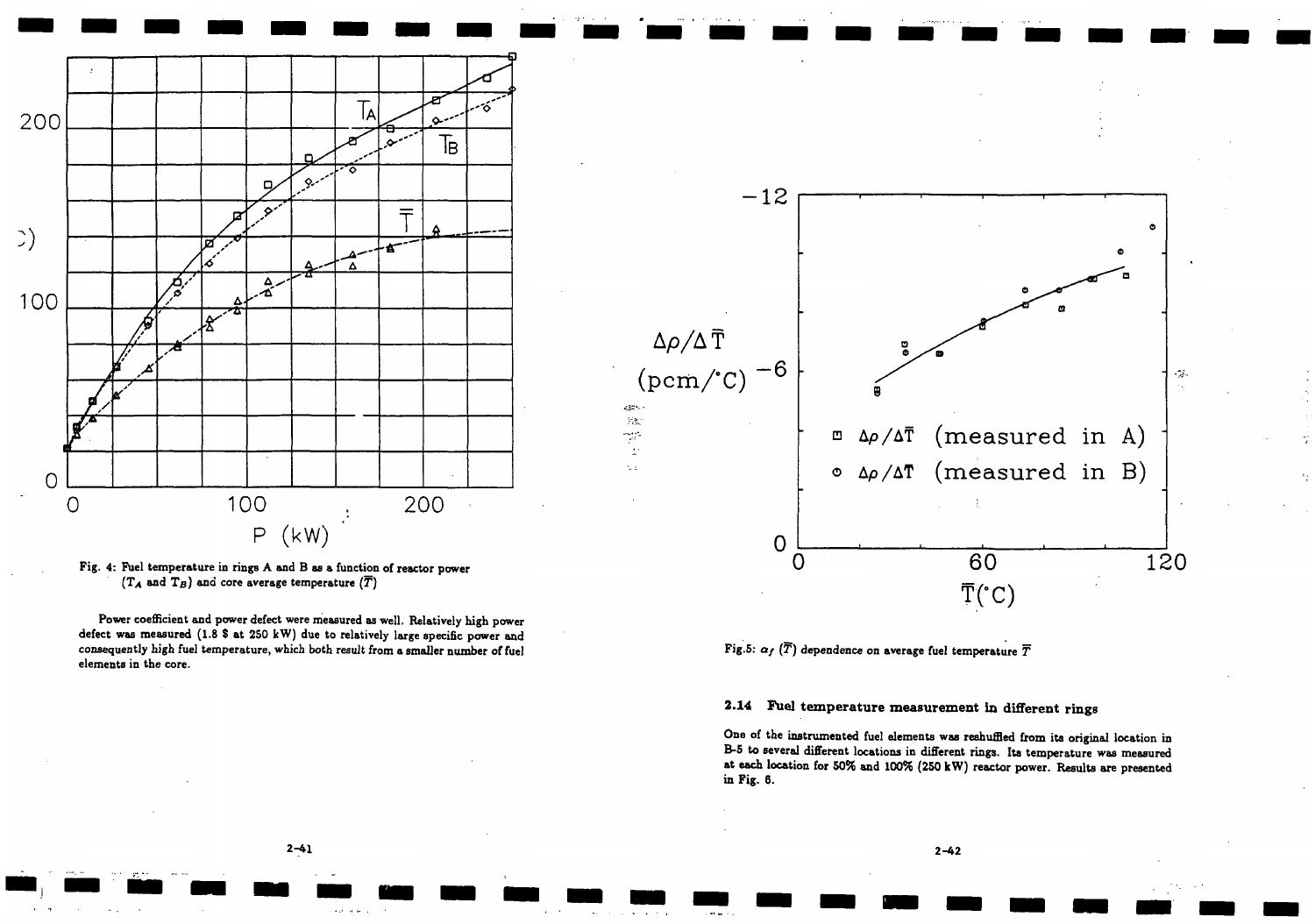

**Fig. 6: Fuel temperature in different rings at 100% and 50% power** 

2.15 Flux distribution measurements

**Flux distributions were measured for core 134. The same method was used as in previous steps (copper wire and gold foils). The novelty was measuring of the axial flux distribution in positions between A and B ring. Copper wire was fixed to special Al probes with » 3 mm diameter. The purpose of this measurement was to check the flux depression at the centre which was indicated by fuel element worth and** 







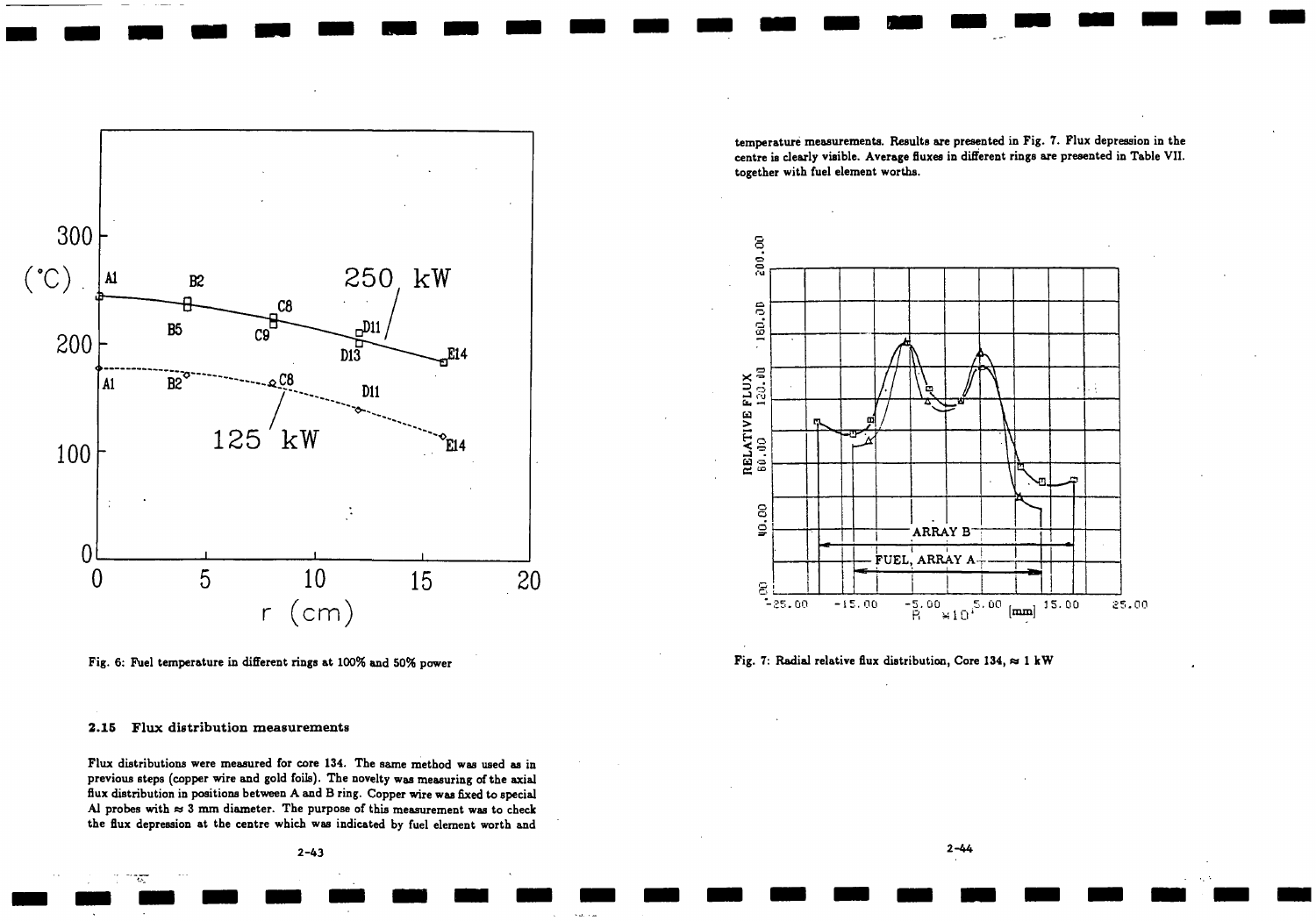| Ring | no. of elements                | relative flux | relative worth |
|------|--------------------------------|---------------|----------------|
|      |                                | 1.20          | 1.15           |
| в    |                                | 1.38          | 1.40           |
| С    | 11                             | 1.15          | 1.30           |
| D    | 18 $(-2 \times .5 \text{ FF})$ | .83           | .90            |
| Г.   | 12                             | .94           | .65            |

**Table VII: Ring averaged relative fluxes and relative fuel element reactivity worths, core 134** 

**The agreement between two independent measurements confirms previous assumptions about radial power peaking factor. Power peaking occurs in B ring, the**  value is  $1.40 \pm .10$ . Relative power of the central fuel element is approximately the **same as in C ring. However, it should be stressed again that flux is measured in water near fuel elements and that thermal flux in the fuel element is from 10 - 30% lower, depending on the size of the water gap. It is expected that the flux in the central element is less reduced with respect to water than for other elements, i.e., the depression in power distribution is not as strong as in the measured flux.** 

 $\mathcal{A}$ 

## **3 PULSE EXPERIMENTS**

**The pulses were performed from (slightly) subcritical reactor because the pulse rod worth was greater than the maximum allowable excess reactivity. Excess reactivity was measured at the beginning of the pulse experiments using transient rod for compensation. The rod insertion calibration curve was used for determining the transient rod worth and pulse reactivity. As it is pointed out in the previous text the rod insertion measurements correspond better to the transient rod worth for pulsing than rod swap method measurements. According to the rod insertion method, the core configuration during the measurement is constant so the effect of interference is less pronounced. Core configuration during the rod insertion measurements corresponds more closely to that during pulsing, especially for smaller pulses.** 

**The total worth of the transient rod is 2476 pcm. Excess reactivity was measured to be 2146 pcm. The reactor was 330 pcm subcritical when the transient rod was**  completely inserted i.e., at the starting position for pulsing. The pulse reactivity  $\rho_i$ **is calculated from the reactivity of the transient rod at specified position** *pr* **reduced by 330 pcm.** 

**Automatic logging of the nv channel signal on the process computer was provided**  using an ACD card with sampling time of approx.  $10^{-5}$  s. Examples of the pulse **power measurements are presented in Fig. 8. The maximal and integrated pulse power was read from the nv and nvt channel instruments directly. The pulse width was taken from the digitalized pulse signal. The results of the measurements are presented in Table VIII together with the calculated results which were obtained using the PULSTRI code for particular core configuration and pulse reactivity. Results are presented also in graphical from in Figs. 9-13.** 

Fig. 9 shows measured  $(E_{t,D})$  and calculated  $(E_{t,P})$  total energy in dependence of prompt reactivity  $(\rho_i - \beta)$ . For small pulses  $(\rho_i < 2 \text{ s})$ , measured and calculated, results agree within  $\pm$  5 %. For  $\rho_i$  > 2 \$ the agreement is not so good but still **within ± 20** *%.* **The measurements show that the calculated total energy is overes**timated. This is consistent with the results of  $\alpha$ , measurements. They show that the measured and calculated values of  $\alpha$ <sup>*l*</sup> agree well at low temperature, while at higher temperatures ( $> 150^{\circ}$ C) measured  $\alpha$ , exceeds calculated results for approx. **20** *%* **in absolute value (- 7.5 pm/'C calculated, -10 pcm/°C measured). However,**  the difference between predicted and measured  $E_t$  is small and conservative, i.e., the **actual maximal temperatures are expected to be lower than those calculated.**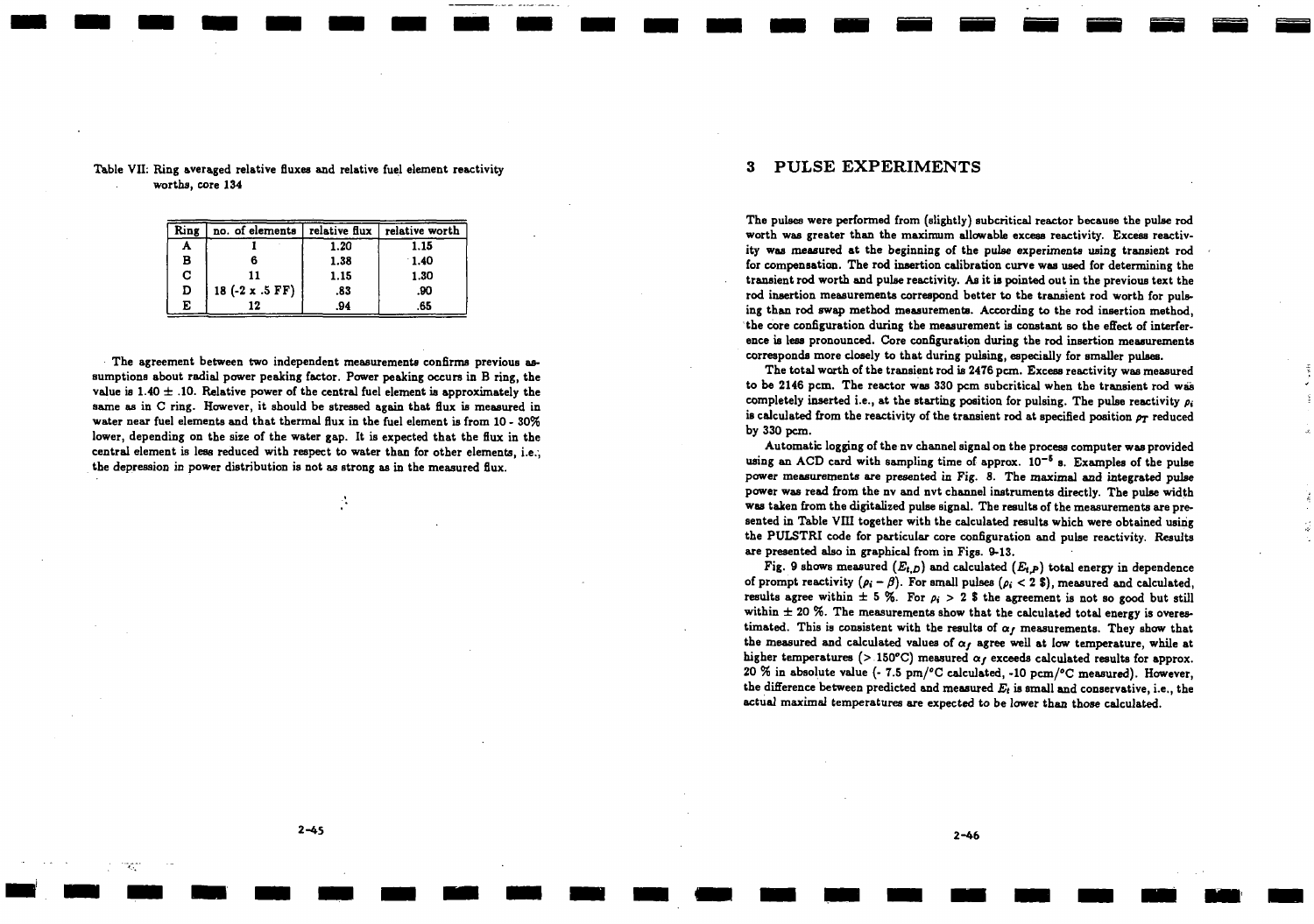

**Fig. 8: Pulse power in dependence of time** 

**Maximal measured fuel temperature as a function of prompt reactivity is presented in Fig. 10. It is compared to the calculated value, which was obtained by the**  PULSTRI code using the measured  $f_T$  value ( $f_T = 1.9$ ) and the actual number of **fuel elements (48). However it must be noted that the measured and the calculated temperatures can not be directly compared. The calculations imply that the power peaking occurs at the outer radius of the fuel rod while the measured temperature corresponds more to the fuel rod center line where the thermocouple sensors are located. For this reason the maximum of the measured temperature is also delayed in time, as can be seen from Fig. 11. The time delay is decreased with inserted reactivity (Fig. 12).** 

The maximal measured fuel temperature as a function of  $(\rho_i - \beta)^2$  is presented in Fig. 13. The linearity of the curve is an indication that the  $\rho_i$  values are correct. **If rod swap calibration curve is used instead of rod insertion for transient rod worth reading, the curve will not be linear and also the agreement with the PULSTRI calculations will be spoiled. The use of the rod insertion calibration curve for transient rod worths proves to be crucial for good quality of pulse parameter measurements.** 

**Table VIII: Measured and calculated pulse parameters** 

| Pulse |      | $E_t$ [MWs] | $\overline{P}_{max}$ | (MW) | ΔР | ms | l°Cl<br>т | °C <br>т |
|-------|------|-------------|----------------------|------|----|----|-----------|----------|
| No.   | Р    | D           | P                    | D    | С  | Р  | A.B       | D        |
|       |      |             |                      |      |    |    |           |          |
| 003   | 4.6  | 5.1         | 80.9                 | 60   | 49 | 51 | 251       | 204      |
| 004   | 9.1  | 9.1         | 314.6                | 270  | 20 | 25 | 298       | 241      |
| 005   | 6.3  | 6.8         | 152.6                | 120  | 32 | 37 | 264       | 230      |
| 006   |      | 5.1         |                      | 60   | 50 |    | 240       | 204      |
| 007   | 11.1 | 11.0        | 467.3                | 440  | 16 | 21 | 312       | 268      |
| 008   | 13.2 | 12.0        | 661.0                | 645  | 13 | 17 | 348       | 292      |
| 009   | 15.3 | 13.7        | 880.7                | 870  | 11 | 15 | 277       | 313      |
| 010   | 16.0 | 13.9        | 974.2                | 970  | 11 | 15 | 388       | 324      |
| 011   | 10.1 | 9.8         | 386.7                | 350  | 18 | 22 | 304       | 258      |

**E( - total energy** 

**PIMI - maximal power** 

**A P - pulse width** 

**T - fuel temperature, measured in A, B and D ring** 

**C - measured value (from the digitalized pulse record)** 

**P**  $\frac{1}{2}$  calculated with PULSTRI program<br> **D**  $\frac{1}{2}$  direct reading from NVT or NV cha

**D - direct reading from NVT or NV channel instrument** 

2-47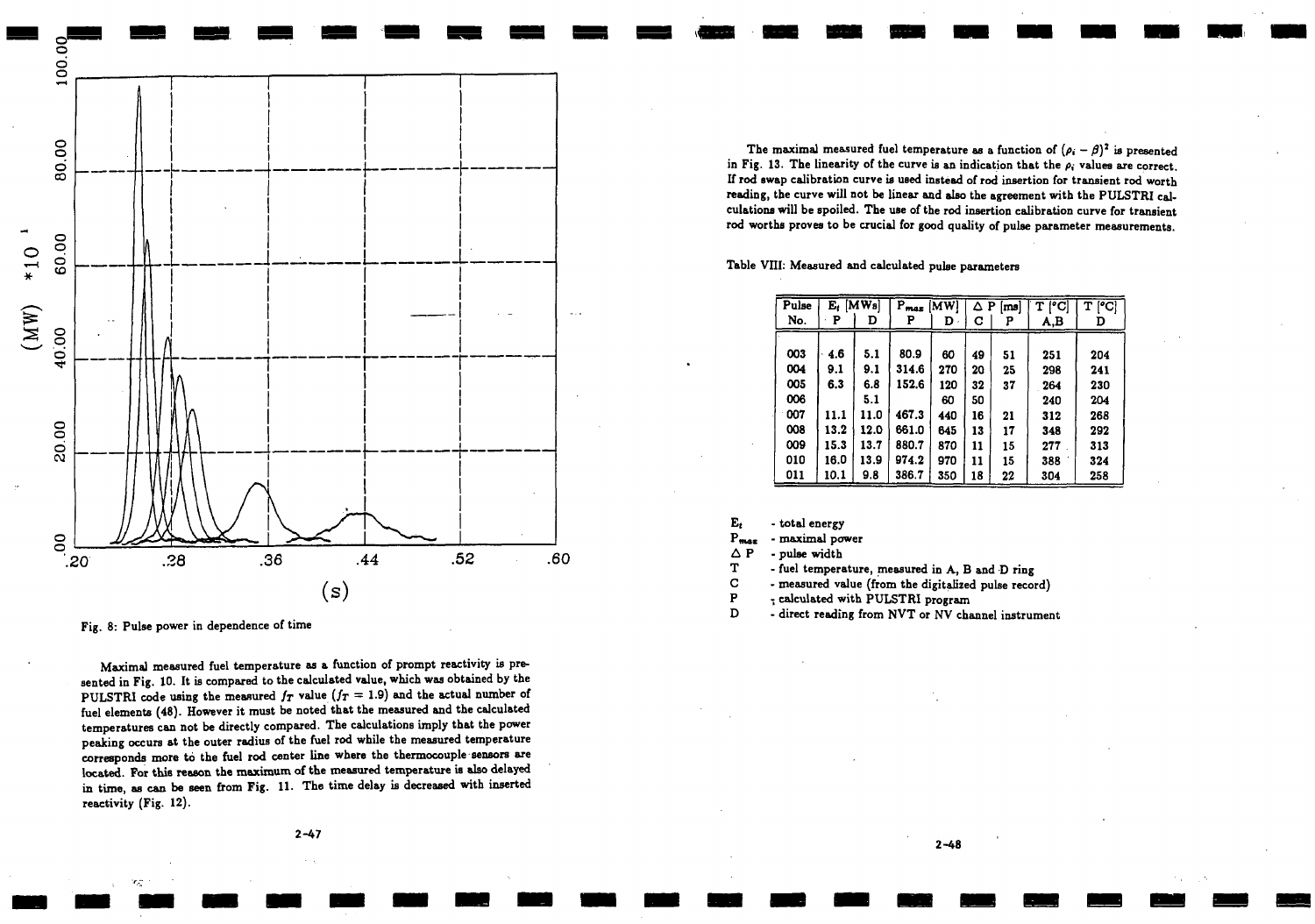



 $\frac{\partial \mathbf{y}}{\partial \mathbf{y}}$ ý



**Fig. 10: Measured and calculated fuel temperature. Capital letters denote rings in which instrumented elements were located.** 

## **2-49**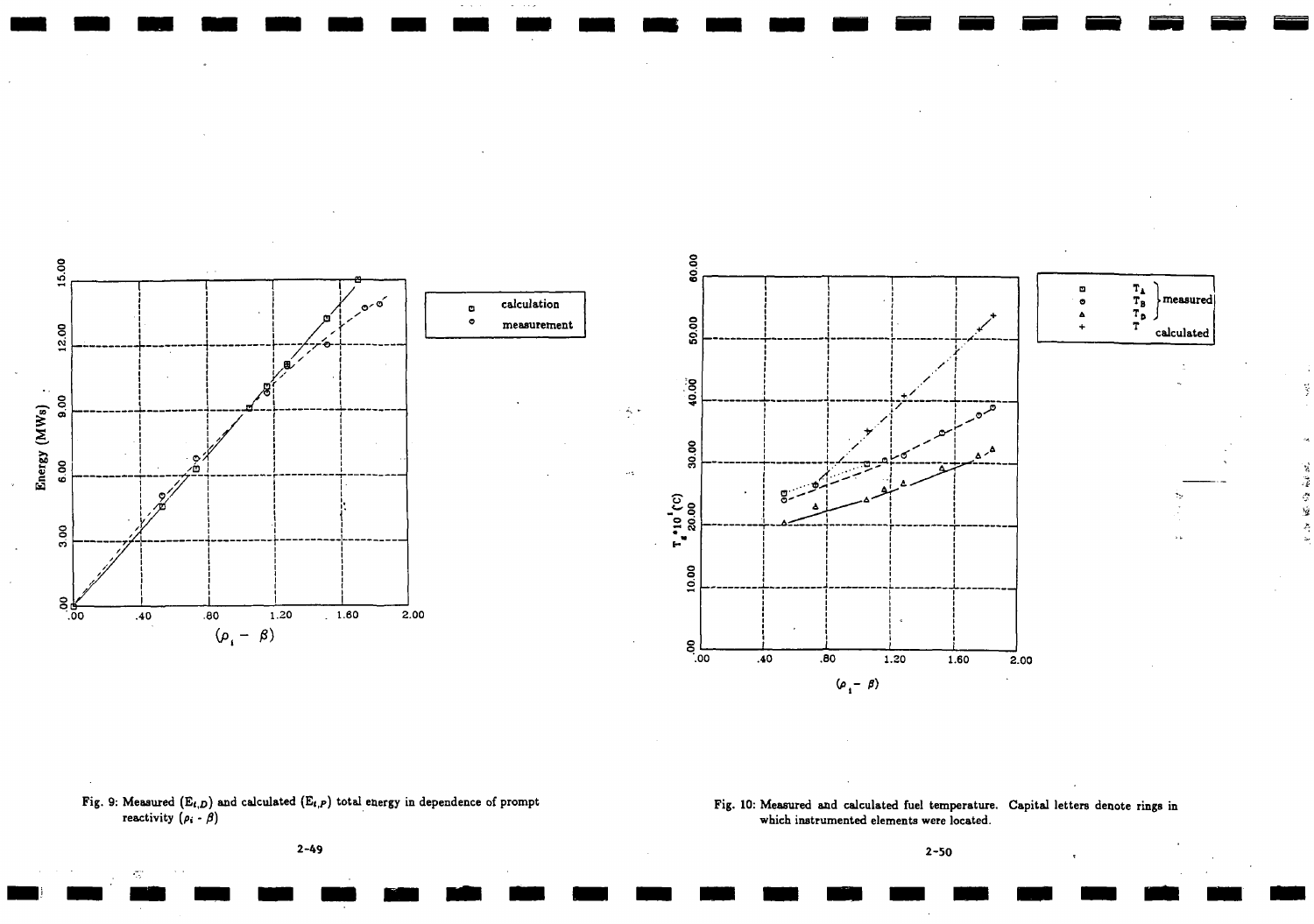

**Fig. 12: Time delay of the measured temperature maximum in dependence of inserted reactivity.** 

**Fig. 11: Fuel temperature as a function of time after pulse (D ring).** 

**2-51**